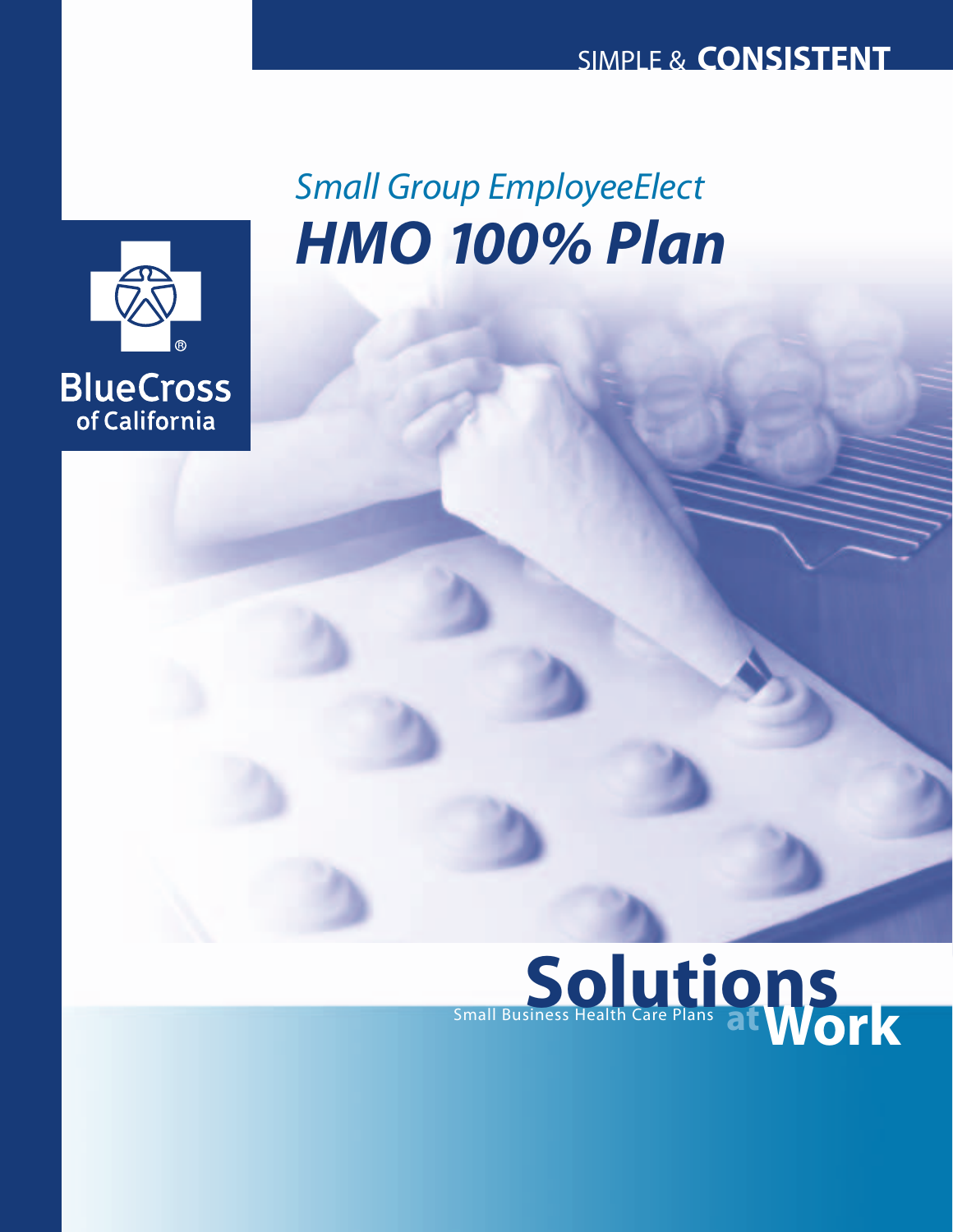# **Blue Cross …** *coverage you can trust.*

With Blue Cross of California, you're getting much more than a health plan. You're getting the financial strength and stability of a company you can trust. You're getting our rock solid reputation and over 65 years of experience. And, because we strive to be customer-focused in everything we do, you'll have the security of knowing we'll be there when you need us. Just call Small Group Customer Service at (800) 627-8797 and we'll be happy to help.

#### **HMO 100% … Our richest HMO benefits.**

## *It's all about you.*

- **•** You get unlimited in-network covered benefits over your lifetime, while the coverage is in force
- **•** You pay low premiums, predictable out-of-pocket costs and no annual deductible
- **•** You choose your medical group and primary care physician from our vast network
- **•** You get the convenience of no claims or paperwork

# Comprehensive **Coverage**

## **Your plan is packed with valuable programs and services … Take advantage of these free resources:**

- Healthy Extensions<sup>SM</sup> provides information about 10-50% discounts on health and wellness products and services offered by independent vendors and practitioners
- **• MedCall®** connects you to registered nurses 24 hours a day for answers to your medical questions
- **Baby Connection<sup>sM</sup>** helps you take positive steps in preparing for your new arrival
- **• Health Improvement Programs** support you in managing diabetes, asthma or congestive heart failure
- **• Healthy Living** gives you access to a wealth of information and resources on www.bluecrossca.com

# **Costs. Predictable**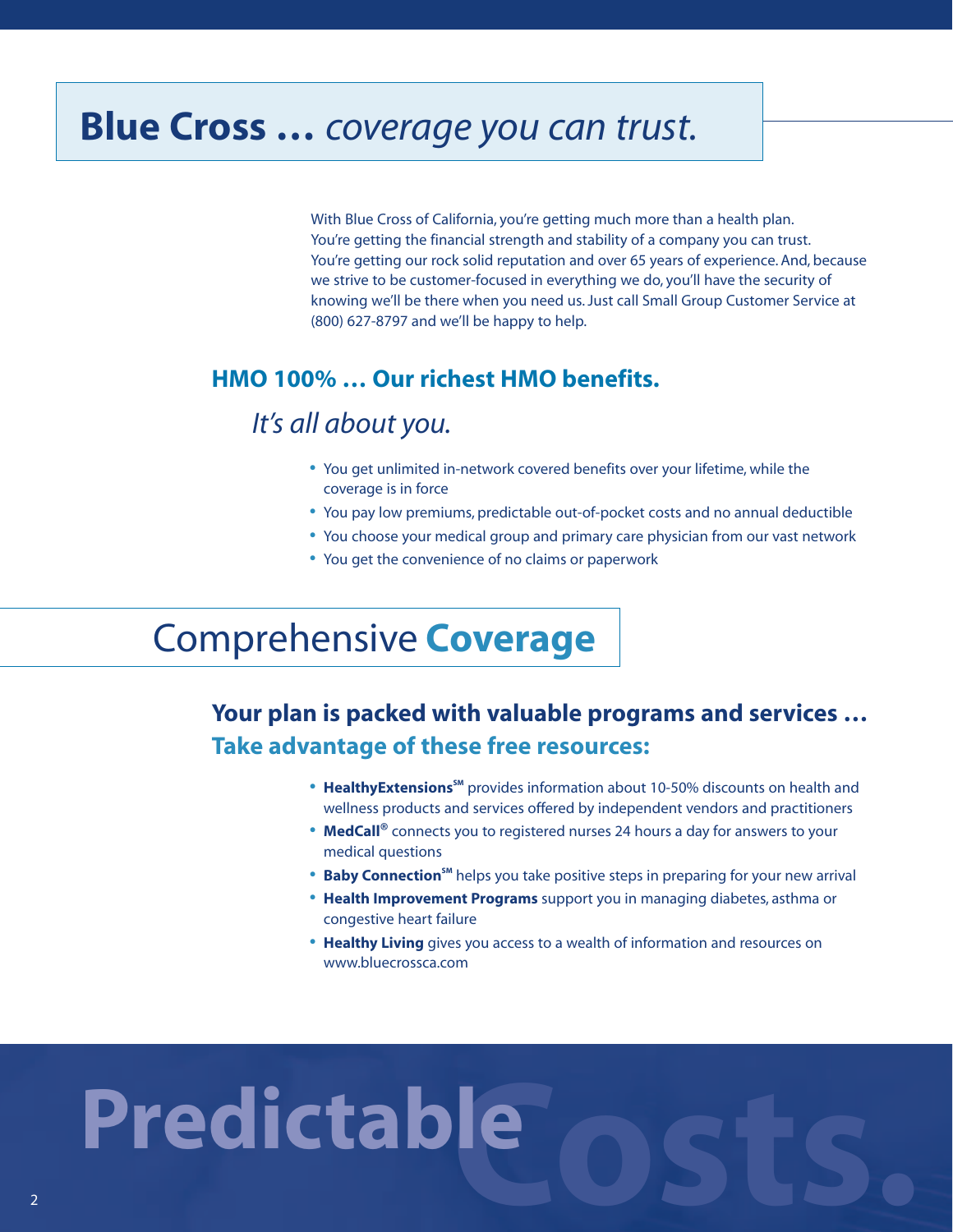# **It's Easy** *to use your plan.*

Your Blue Cross HMO plan coordinates health care services with you, a Participating Medical Group (PMG) or Independent Practice Association (IPA), and a Primary Care Physician.

#### **Choosing a Doctor**

When enrolling in this plan, you choose a doctor for yourself (and for each enrolled family member) from a PMG or IPA in our network. The doctor you choose is called your Primary Care Physician, and this doctor is responsible for managing your health care needs. Generally, Primary Care Physicians specialize in internal medicine, general practice, family practice or pediatrics.

#### **Getting Medical Care**

You simply call your Primary Care Physician when you need medical care. Also, women may go to an OB/GYN in our network without a referral. To receive plan benefits for care provided by other specialists, you will need a referral from your PMG or IPA before you receive the service. This includes hospitalization, except in emergencies.

#### **In an Emergency**

If you need emergency care, **call 911** or go to the nearest emergency room. If, as a result of the emergency condition, you are admitted to the hospital, you or a member of your family must notify your Primary Care Physician within 48 hours.

#### **Blue Cross SpeedyReferral**SM **and Blue Cross DirectAccess Programs**

Many medical groups participate in these two programs. The Blue Cross SpeedyReferral program makes the referral process faster and easier. The Blue Cross DirectAccess program allows you to self-refer to participating specialists in allergy, dermatology, and ear/nose/throat health conditions. Confirm your PMG's or IPA's participation in the program before contacting the specialists directly.

# **s.** The Classic HMO Plan.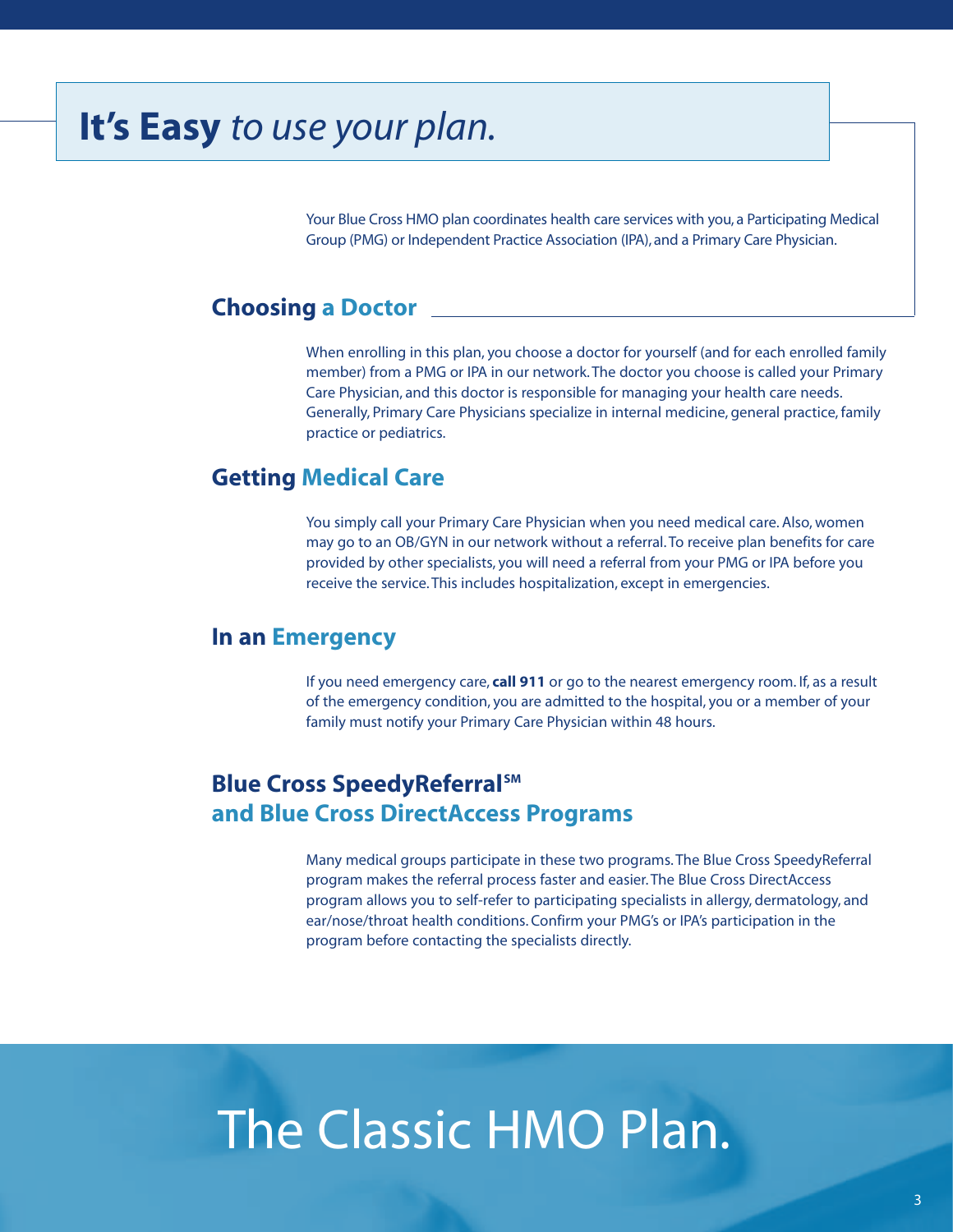# **SMALL GROUP HMO 100% Plan**

*All amounts listed are the member's responsibility to pay, unless otherwise noted.*

| <b>CORE FEATURES</b>                                                                                                                                                                                                                          | <b>IN-NETWORK</b>                                                                                                                                                                                                                                                                                                                                                                                                                                                  | <b>OUT-OF-NETWORK</b>                                                                                                                                                                                                                          |
|-----------------------------------------------------------------------------------------------------------------------------------------------------------------------------------------------------------------------------------------------|--------------------------------------------------------------------------------------------------------------------------------------------------------------------------------------------------------------------------------------------------------------------------------------------------------------------------------------------------------------------------------------------------------------------------------------------------------------------|------------------------------------------------------------------------------------------------------------------------------------------------------------------------------------------------------------------------------------------------|
| <b>Annual Deductible</b>                                                                                                                                                                                                                      | <b>None</b>                                                                                                                                                                                                                                                                                                                                                                                                                                                        | <b>None</b>                                                                                                                                                                                                                                    |
| <b>Lifetime Covered Charges</b><br><b>Paid by Blue Cross</b>                                                                                                                                                                                  | Unlimited<br>(in-network only, unless medical emergency)                                                                                                                                                                                                                                                                                                                                                                                                           | Not applicable                                                                                                                                                                                                                                 |
| <b>Annual Out-of-Pocket Maximum1</b><br>Per family amount is aggregate, i.e., when<br>one or more family members' eligible<br>covered expenses (combined) meet this<br>amount, the requirement is satisfied for all<br>covered family members | \$1,750 per member<br>\$3,500 per family (one or more<br>members-aggregate)<br>Certain member payments do not apply                                                                                                                                                                                                                                                                                                                                                | Not applicable                                                                                                                                                                                                                                 |
| <b>Office Visits</b><br>Includes office visits for maternity                                                                                                                                                                                  | \$10 copay                                                                                                                                                                                                                                                                                                                                                                                                                                                         | Not covered                                                                                                                                                                                                                                    |
| <b>Other Professional Services</b><br>Includes maternity, diagnostic lab and X-ray                                                                                                                                                            | No charge                                                                                                                                                                                                                                                                                                                                                                                                                                                          | Not covered                                                                                                                                                                                                                                    |
| <b>Hospital Inpatient Facility Services</b><br><b>Preservice Review required</b>                                                                                                                                                              | No charge                                                                                                                                                                                                                                                                                                                                                                                                                                                          | Not covered, except for<br>emergency services                                                                                                                                                                                                  |
| <b>Hospital Inpatient Professional Services</b><br>(lab, physician, anesthesia)                                                                                                                                                               | No charge                                                                                                                                                                                                                                                                                                                                                                                                                                                          | Not covered, except for<br>emergency services                                                                                                                                                                                                  |
| <b>Outpatient Facility Services</b><br>Preservice Review required for certain<br>surgical services and diagnostic procedures                                                                                                                  | No charge                                                                                                                                                                                                                                                                                                                                                                                                                                                          | Not covered, except for<br>emergency services                                                                                                                                                                                                  |
| <b>Ambulatory Surgical Centers and</b><br><b>Dialysis Centers</b><br>Preservice Review required                                                                                                                                               | No charge                                                                                                                                                                                                                                                                                                                                                                                                                                                          | Not covered, except for<br>emergency services                                                                                                                                                                                                  |
| <b>Prescription Drugs<sup>2</sup></b><br>30-day supply retail;<br>up to a 60-day supply available<br>through mail order                                                                                                                       | Generic: \$10 copay<br>Brand-name if generic not available:<br>\$20 copay after \$150 brand-name<br>prescription drug deductible<br>Brand-name if generic is available:<br>\$10 copay plus the difference in cost<br>between brand-name drug and generic<br>equivalent after \$150 brand-name<br>prescription drug deductible<br>Self-injectable (except insulin):<br>30% of negotiated fee (subject to brand-name<br>prescription drug deductible, if applicable) | 50% of drug limited fee schedule plus 100%<br>of excess charges if filled within California<br>after annual \$150 brand-name prescription<br>drug deductible per member, in-network<br>and out-of-network combined<br>Mail order not available |

<sup>1</sup> Services that do not apply to the annual out-of-pocket maximum include, but are not limited to: copay paid or the brand-name prescription drug deductible applied *under the pharmacy benefit; infertility copay; copay for not obtaining preservice review; non-covered services.*

<sup>2</sup> Infertility Drugs: Infertility drug lifetime maximum Blue Cross payment \$1,500 in-network and out-of-network combined. All drugs: if a member selects a brand-name *drug when a generic equivalent drug is available, even if the physician writes a "dispense as written" or "do not substitute" prescription, the member will be responsible for the generic copay plus the difference in cost between the brand-name drug and the generic equivalent drug. The amount paid does not apply to the member's brand-name deductible.*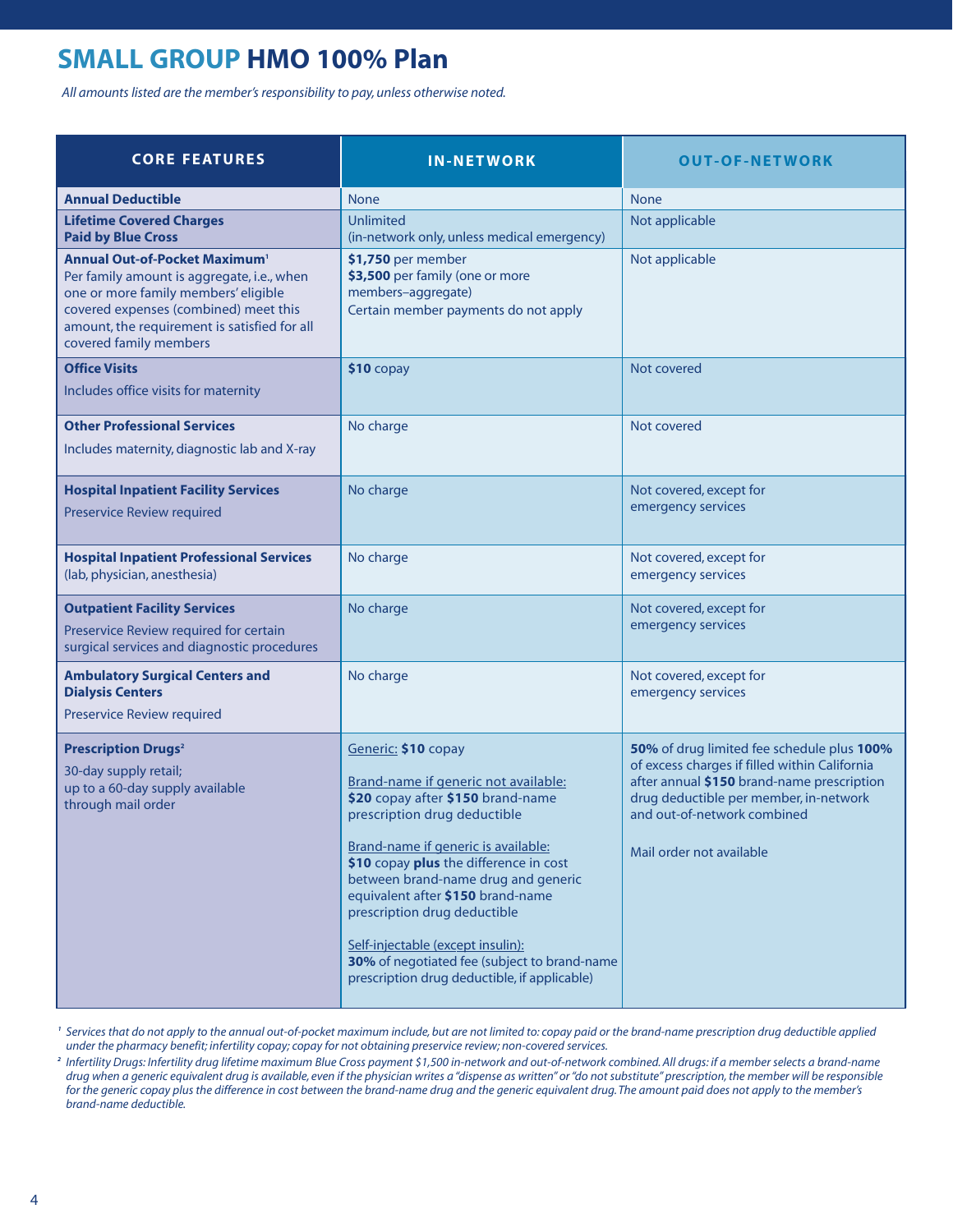# **SMALL GROUP HMO 100% Plan**

*This is an overview of coverage. A comprehensive description of coverage, benefits and limitations is contained in the Combined Evidence of Coverage and Disclosure Form. Review the Exclusions and Limitations prior to applying for coverage.*

| <b>ADDITIONAL FEATURES</b>                                                                                | <b>IN-NETWORK</b>                                                        | <b>OUT-OF-NETWORK</b>                                                        |
|-----------------------------------------------------------------------------------------------------------|--------------------------------------------------------------------------|------------------------------------------------------------------------------|
| <b>Well Baby Immunizations and</b><br><b>Adult Screening Tests</b>                                        | \$10 copay per office visit                                              | Not covered                                                                  |
| <b>Emergency Care</b>                                                                                     |                                                                          |                                                                              |
| • Professional Services                                                                                   | No charge                                                                | No charge                                                                    |
| • Facility Fees                                                                                           | \$100 emergency room<br>copayment - waived if admitted                   | \$100 emergency room<br>copayment - waived if admitted                       |
| <b>Ambulance</b>                                                                                          | No charge if ordered by the Primary Care<br>Physician or in an emergency | Not covered, except for medical<br>emergency services or authorized referral |
| <b>Skilled Nursing Facility</b><br>100 days per year in a two-bed room<br>Preservice Review required      | No charge                                                                | Not covered                                                                  |
| <b>Home Health Care</b><br>Up to 3 two-hour visits per day<br>Preservice Review required                  | No charge if ordered by the<br><b>Primary Care Physician</b>             | Not covered                                                                  |
| <b>Physical/Occupational Therapy</b><br>Up to 60 consecutive days following an<br>illness or injury       | No charge if ordered by the<br><b>Primary Care Physician</b>             | Not covered                                                                  |
| <b>Chemical Dependency/Inpatient*</b><br>Detoxification for alcohol or<br>drug abuse (acute stage only)   | No charge                                                                | Not covered                                                                  |
| <b>Mental Health/Outpatient</b><br><b>Professional Services*</b><br>One visit per day, 20 visits per year | $$20$ copay                                                              | Not covered                                                                  |
| <b>Infusion Therapy/Chemotherapy</b>                                                                      |                                                                          |                                                                              |
| Preservice Review required                                                                                | No charge                                                                | Not covered                                                                  |
| <b>Infertility Services</b>                                                                               | 50% charge                                                               | Not covered                                                                  |

*\* Except for coverage of severe mental illness and serious disturbances of a child.*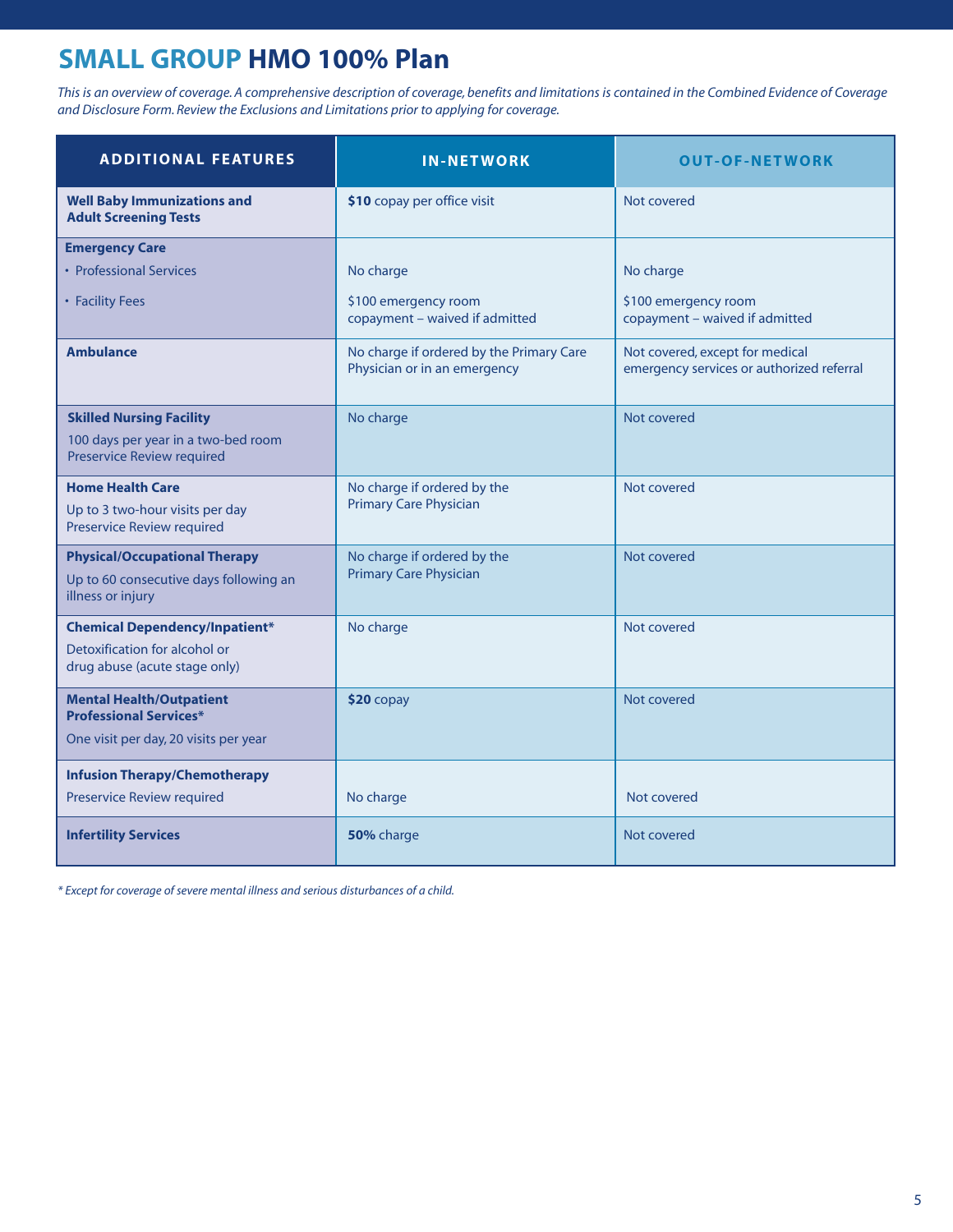## **Exclusions and Limitations**

Following is an abbreviated list of exclusions and limitations; please see the Combined Evidence of Coverage and Disclosure Form for comprehensive details.

- **•** Any amounts in excess of maximums stated in the Combined Evidence of Coverage and Disclosure Form.
- **•** Services or supplies that are not medically necessary.
- **•** Services received before your effective date.
- **•** Services received after your coverage ends.
- **•** Any conditions for which benefits can be recovered under any workers' compensation, employers' liability law or occupational disease law.
- **•** Services you receive for which you are not legally obligated to pay.
- **•** Services for which no charge is made to you in the absence of insurance coverage.
- **•** Services not listed as covered in the Combined Evidence of Coverage and Disclosure Form.
- **•** Services from relatives.
- **•** Vision care except as specifically stated in the Combined Evidence of Coverage and Disclosure Form.
- **•** Eye surgery performed solely for the purpose of correcting refractive defects.
- **•** Hearing aids
- **•** Sex changes.
- **•** Dental and orthodontic services except as specifically stated in the Combined Evidence of Coverage and Disclosure Form.
- **•** Cosmetic surgery.
- **•** Routine physical examinations except as specifically stated in the Combined Evidence of Coverage and Disclosure Form.
- **•** Treatment of mental or nervous disorders (including nicotine use) or psychological testing, except as specifically stated in the Combined Evidence of Coverage and Disclosure Form.
- **•** Custodial care.
- **•** Experimental or investigational services.
- **•** Services provided by a local, state or federal government agency, unless you have to pay for them.
- **•** Diagnostic admissions.
- **•** Telephone or facsimile machine consultations.
- **•** Personal comfort items.
- **•** Health club memberships.
- **•** Any services to the extent you are entitled to receive Medicare benefits for those services without payment of additional premium for Medicare coverage.
- **•** Food supplements, except for formulas and special food products to prevent complications of phenylketonuria (PKU).
- **•** Genetic testing for non-medical reasons or when there is no medical indication or no family history of genetic abnormality.
- **•** Outdoor treatment programs.
- **•** Replacement of prosthetics and durable medical equipment when lost, stolen or damaged.
- **•** Any services or supplies provided in connection with a surrogate pregnancy.
- **•** Immunizations for travel outside the United States.
- **•** Services related to a pre-existing condition.
- **•** Educational services except as specifically stated in the Combined Evidence of Coverage and Disclosure Form.
- **•** Infertility services (including sterilization reversal) except as specifically stated in the Combined Evidence of Coverage and Disclosure Form.
- **•** Care provided in a non-contracting hospital.
- **•** Private duty nursing.
- **•** Services primarily for weight reduction except medically necessary treatment of morbid obesity.
- **•** Outpatient drugs, medications or other substances dispensed or administered in any outpatient setting.
- **•** Contraceptive devices unless your physician determines that oral contraceptive drugs are not medically appropriate.
- **•** Care not authorized by your PMG or IPA.
- **•** Amounts in excess of customary and reasonable charges for care rendered by a non-participating provider without a referral from your PMG or IPA.
- **•** Rehabilitative care, such as physical therapy, occupational therapy and speech therapy, except as specifically stated in the Combined Evidence of Coverage and Disclosure Form.
- **•** Conditions of the jaw or teeth secondary to malocclusion or orthognathic conditions.
- **•** Growth hormone treatment.
- **•** Acupuncture/acupressure.
- **•** Durable Medical Equipment except as specifically stated in the Combined Evidence of Coverage and Disclosure Form.

### **General Provisions**

#### **Member Privacy**

Our complete *Notice of Privacy Practices* provides a comprehensive overview of the policies and practices we enforce to preserve our members' privacy rights and control use of their health care information, including: the right to authorize release of information; the right to limit access to medical information; protection of oral, written and electronic information; use of data; and information shared with employers. This notice can be downloaded from our Web site at www.bluecrossca.com or obtained by calling Small Group Customer Service at (800) 627-8797.

#### **Utilization Review**

The Blue Cross Utilization Review Program helps members receive coverage for appropriate treatment in the appropriate setting. Four review processes are included: 1) Preservice Review assesses medical necessity before services are provided; 2) Admission Review determines at the time of admission if the stay or surgery is Medically Necessary in the event Preservice Review is not conducted; 3) Continued Stay Review determines if a continued stay is Medically Necessary; 4) Retrospective Review determines if the stay or surgery was Medically Necessary after care has been provided if none of the first three reviews were performed. Utilization Review is not the practice of medicine or the provision of medical care to you. Only your doctor can provide you with medical advice and medical care.

#### **Grievances**

All complaints and disputes relating to a member's coverage must be resolved in accordance with Blue Cross' grievance procedure. You can report your grievance by phone or in writing; see your Blue Cross ID card for the appropriate contact information. All grievances received by Blue Cross that cannot be resolved by phone (when appropriate) to the mutual satisfaction of the member and Blue Cross will be acknowledged in writing, together with a description of how Blue Cross proposes to resolve the grievance. Grievances that

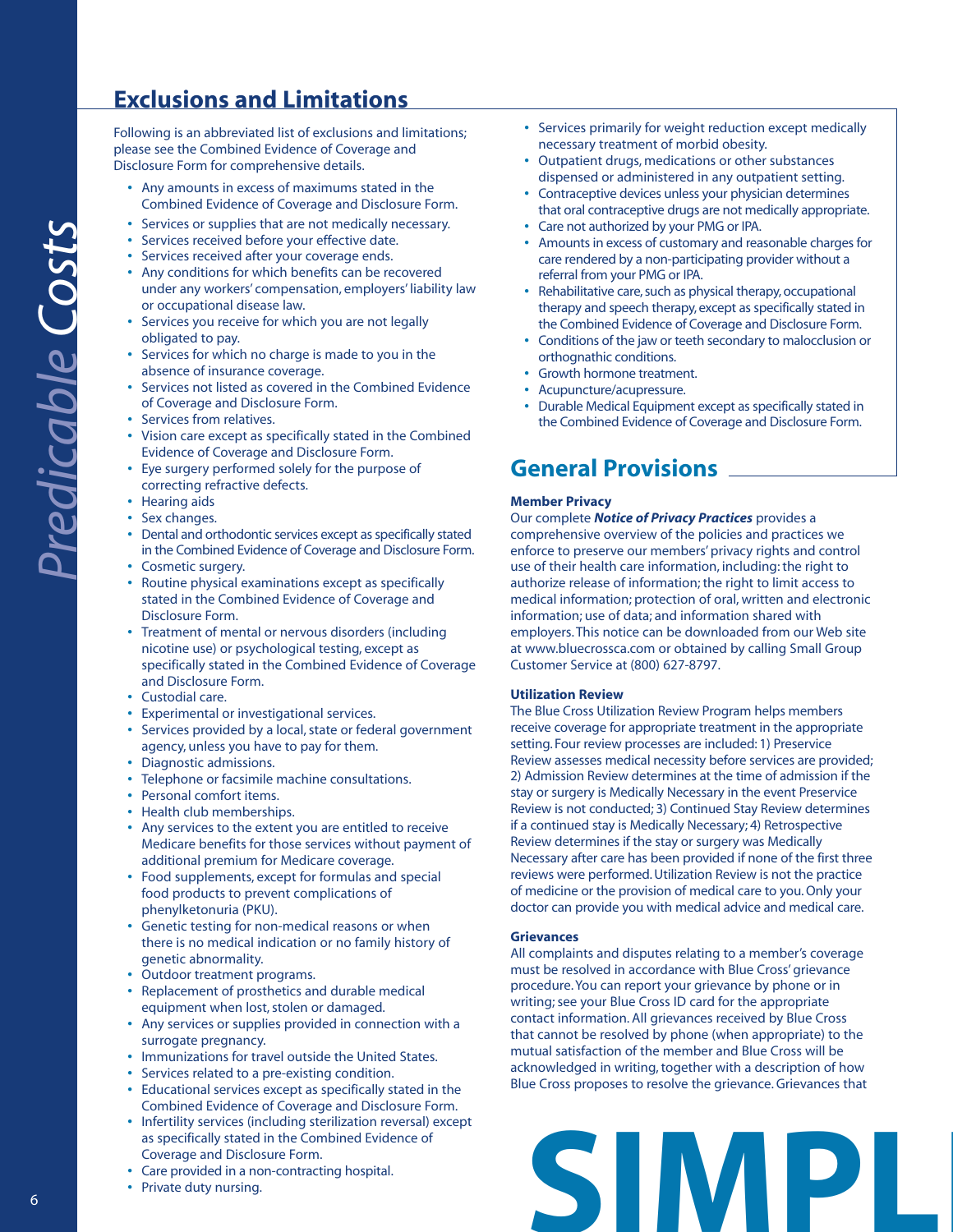cannot be resolved by these procedures shall be resolved as indicated through binding arbitration, or if the plan you are covered under is subject to the Employee Retirement Income Security Act of 1974 (ERISA), in compliance with ERISA rules.

If the group is subject to ERISA, and a member disagrees with Blue Cross' proposed resolution of a grievance, the member

may submit an appeal by phone or in writing, by contacting the phone number or address printed on the letterhead of the Blue Cross response letter.

For the purposes of ERISA, there is one level of appeal. For urgent care requests for benefits, Blue Cross will respond within 72 hours from the date the appeal is received. For pre-service requests for benefits, the member will receive a response within 30 calendar days from the date the appeal is received. For post-service claims, Blue Cross will respond within 60 calendar days from the date the appeal is received.

If the member disagrees with Blue Cross' decision on the appeal, the member may elect to have the dispute settled through alternative resolution options, such as voluntary binding arbitration.

#### **Department of Managed Health Care**

The California Department of Managed Health Care (DMHC) is responsible for regulating health care service plans. If you have a grievance against your health plan, you should first telephone your health plan at (800) 627-8797 and use your health plan's grievance process before contacting the DMHC. Utilizing this grievance procedure does not prohibit any potential legal rights or remedies that may be available to you. If you need help with a grievance involving an emergency, a grievance that has not been satisfactorily resolved by your health plan, or a grievance that has remained unresolved for more than 30 days, you may call the DMHC for assistance.Your case may also be eligible for an Independent Medical Review (IMR). If you are eligible for IMR, the IMR process will provide an impartial review of medical decisions made by a health plan related to the medical necessity of a proposed service or treatment, coverage decisions for treatments that are experimental or investigational in nature, and payment disputes for emergency or urgent medical services. The DMHC also has a toll-free telephone number (888-HMO-2219), and TDD line (877-688-9891) for the hearing- and speech-impaired. The department's Internet Web site, www.hmohelp.ca.gov, has complaint forms, IMR application forms and instructions online.

#### **Binding Arbitration**

If the plan is subject to ERISA, any dispute involving an adverse benefit decision must be resolved under ERISA claims procedure rules, and is not subject to mandatory binding arbitration. Members may pursue voluntary binding arbitration after they have completed an appeal under ERISA rules. If the member has another dispute that does not involve an adverse benefit decision, or if the group does not provide a plan that is subject to ERISA, the following provisions apply: Any dispute between the employer and/or the member and Blue Cross must be resolved by binding arbitration (not by lawsuit or trial by jury or other court process, except as California law provides for judicial review of arbitration proceedings), if the amount in dispute exceeds the jurisdictional limit of the Small

Claims Court. Under this coverage, both the member and Blue Cross are giving up the right to participate in class arbitration or have any dispute decided in a court of law before a jury.

#### **Medicare**

Under TEFRA/DEFRA, Medicare is the primary coverage for groups of less than 20 employees. Blue Cross coverage is considered primary coverage for groups of 20 or more employees. This Blue Cross coverage is not a supplement to Medicare, but provides benefits according to the non-duplication of Medicare clause.

If Medicare is a member's primary health plan, Blue Cross will not provide benefits that duplicate any benefits you are entitled to receive under Medicare.This means that when Medicare is the primary health coverage, benefits are provided in accordance with the benefits of the plan, less any amount paid by Medicare. If you are entitled to Part A and B of Medicare, you will be eligible for nonduplicate Medicare coverage, with supplemental coordination of benefits. However, if you are required to pay the Social Security Administration an additional premium for any part of Medicare, then the above policy will only apply if you are enrolled in that part of Medicare. Note: Medicare-eligible employees/dependents enrolled in plans where Medicare is primary may obtain an Individual Blue Cross of California Medicare Supplement plan with the pre-existing condition exclusion waived.

#### **Coordination of Benefits**

The benefits of a member's plan may be reduced if the member has other group health, dental, drug or vision coverage, so that benefits and services the member receives from all group coverages do not exceed 100 percent of the covered expense.

#### **Third-Party Liability**

If a member is injured, the responsible party may be legally obligated to pay for medical expenses related to that injury. Blue Cross may recover benefits paid for medical expenses if the member recovers damages from a legally liable third-party. Examples of third-party liability situations include car accidents and work-related injuries.

#### **Voiding Coverage for False and Misleading Information**

False or misleading information or failure to submit any required enrollment materials may form the basis for voiding coverage from the date a plan was issued or retroactively adjusting the premium to what it would have been if the correct information had been furnished. No benefits will be paid for any claim submitted if coverage is made void. Premiums already paid for the time period for which coverage was rescinded will be refunded, minus any claims paid.

#### **Incurred Medical Care Ratio**

As required by law, we are advising you that Blue Cross of California and its affiliated companies' incurred medical care ratio for 2004 was 80.14 percent. This ratio was calculated after provider discounts were applied.

7

# **LE** & Consistent